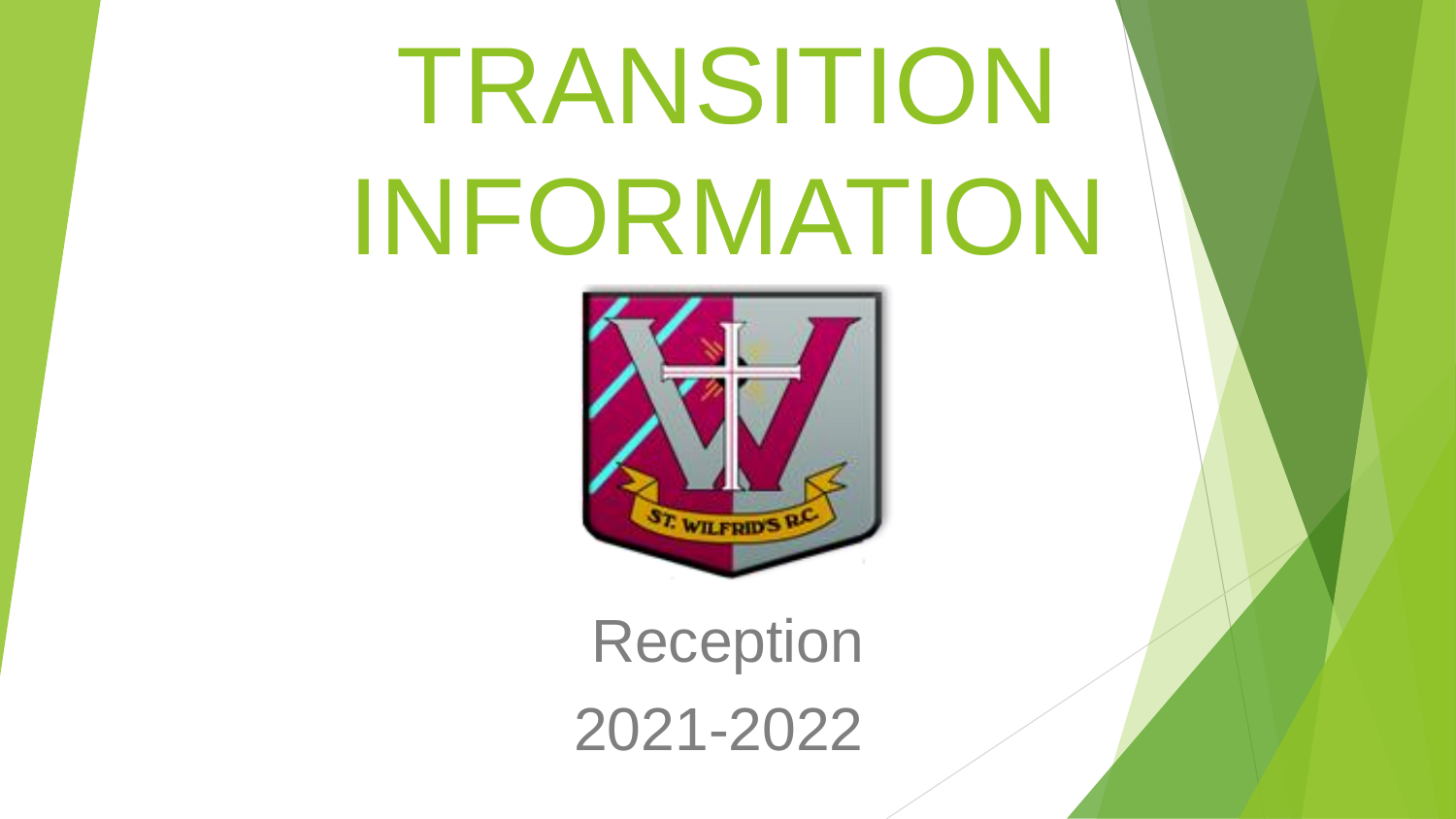

### Class Teachers – Miss Jones and Mrs Gravano

### Teaching Assistants – Mrs Holland, Mrs Marks and Mrs Bi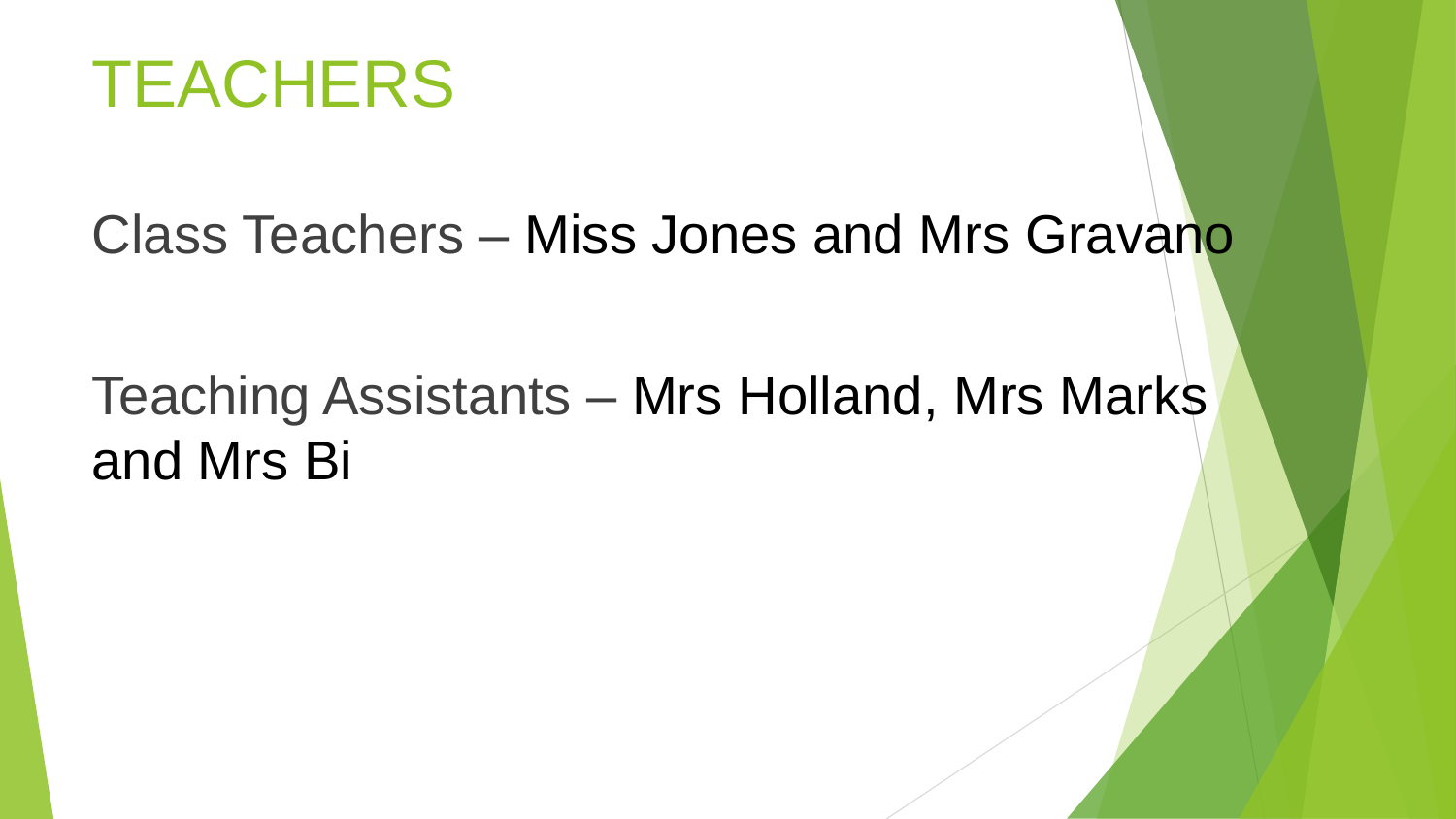### Start and End times of the day

The school day starts at 8.40

The school day ends at 3.10

Please ensure that children are on time for the start of their lessons.

For children who cannot be collected on time at the end of the day, there is a wraparound club held in the hall until 3:30pm. If you know in advance that you will be delayed, please let the office know so that your child can be booked in. The cost for children to attend is £1.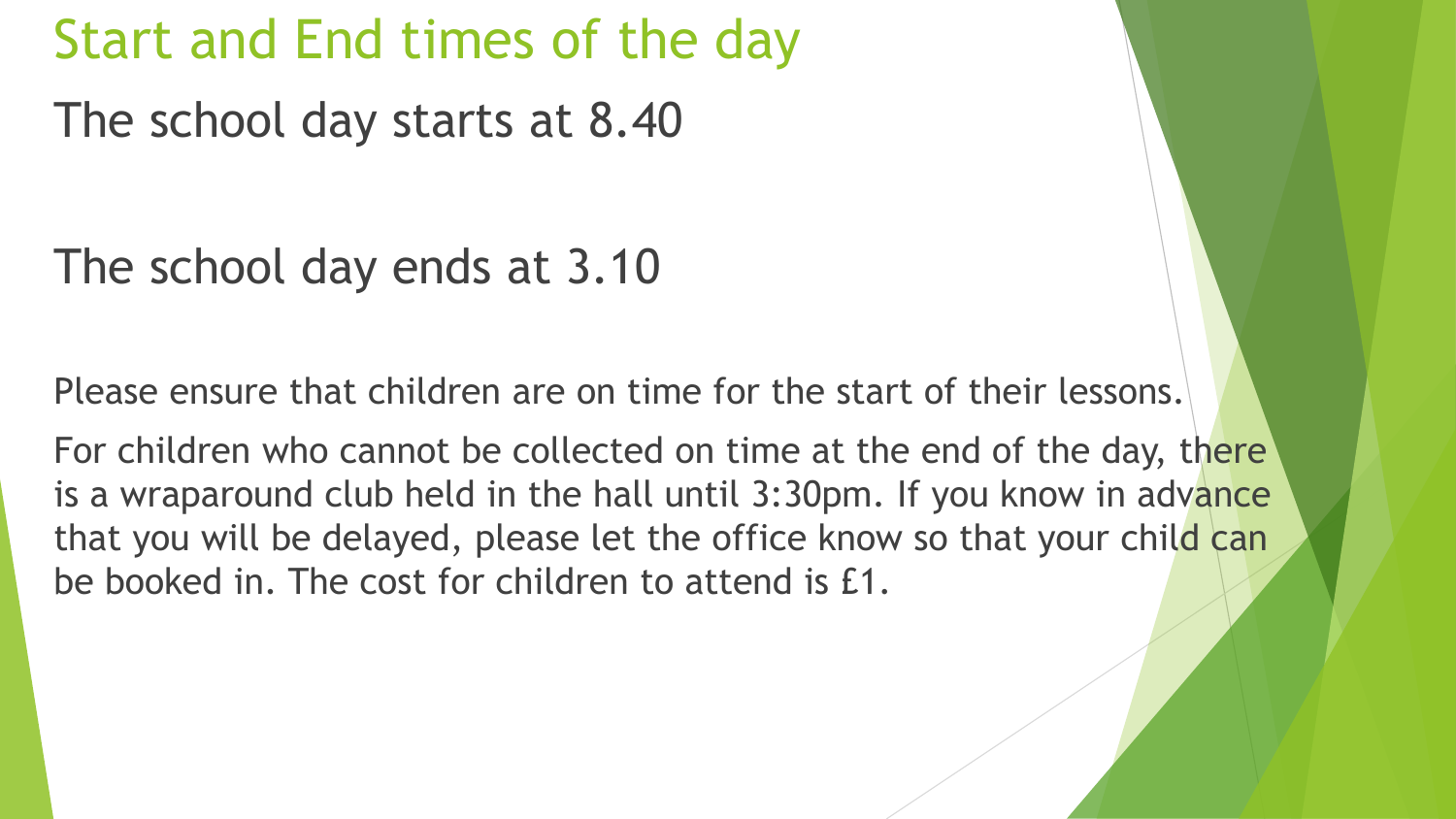## Class Saint

Each class has a representative Class Saint who guides us and inspires us during the year.

Our class saint is The Holy Family.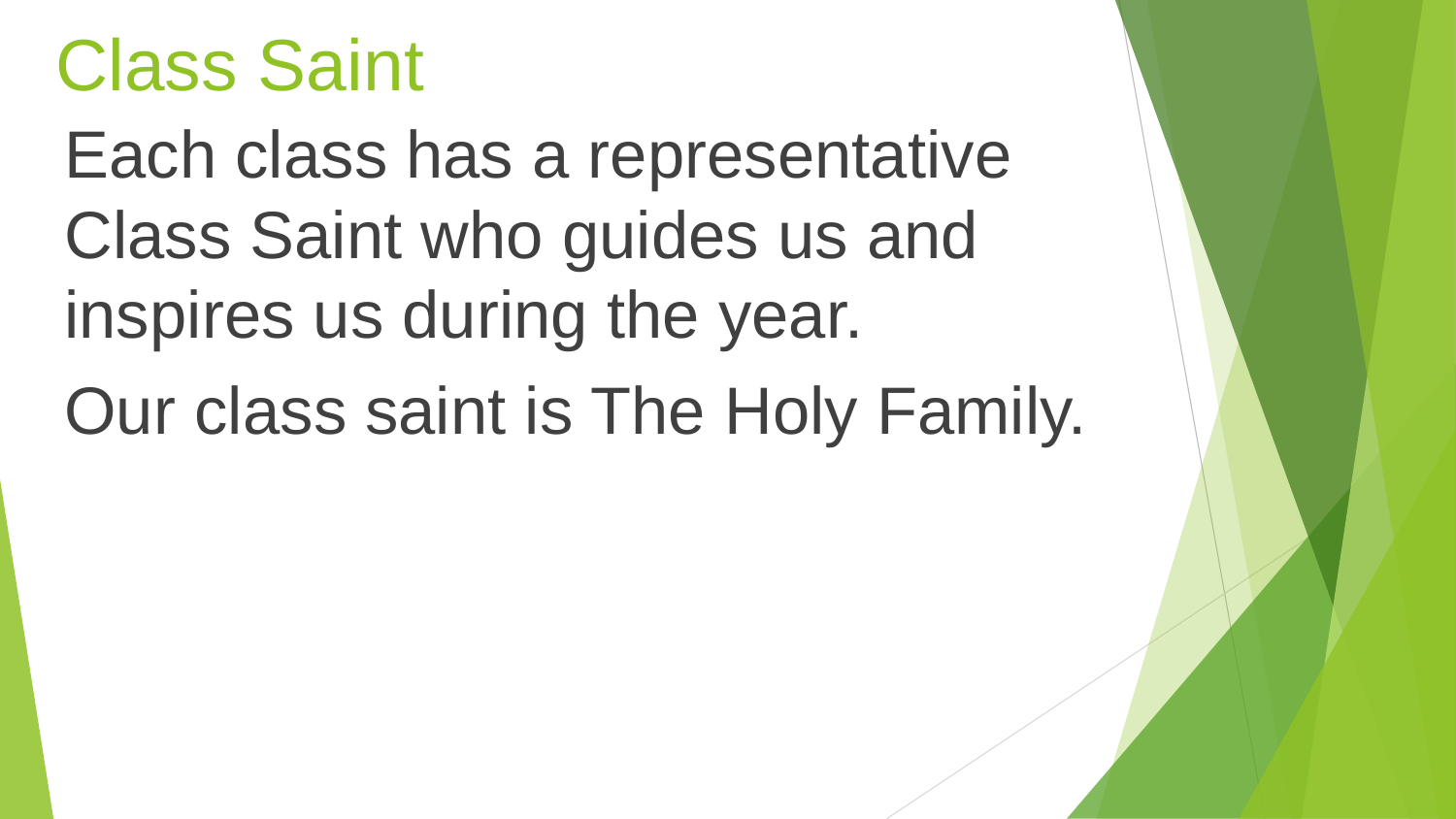### **Curriculum**

- RE is taught at least twice a week. The Catholic Faith with its values and virtues run through and underpin the whole curriculum.
- Each week, we will study a book which will drive our writing and learning forward.
- Our areas of learning are based on the EYFS Statutory Framework and are as follows;
	- Communication and Language
	- Physical Development
	- Personal, Social and Emotional Development
	- Literacy
	- Mathematics
	- Understanding the World
	- **Expressive Arts and Design**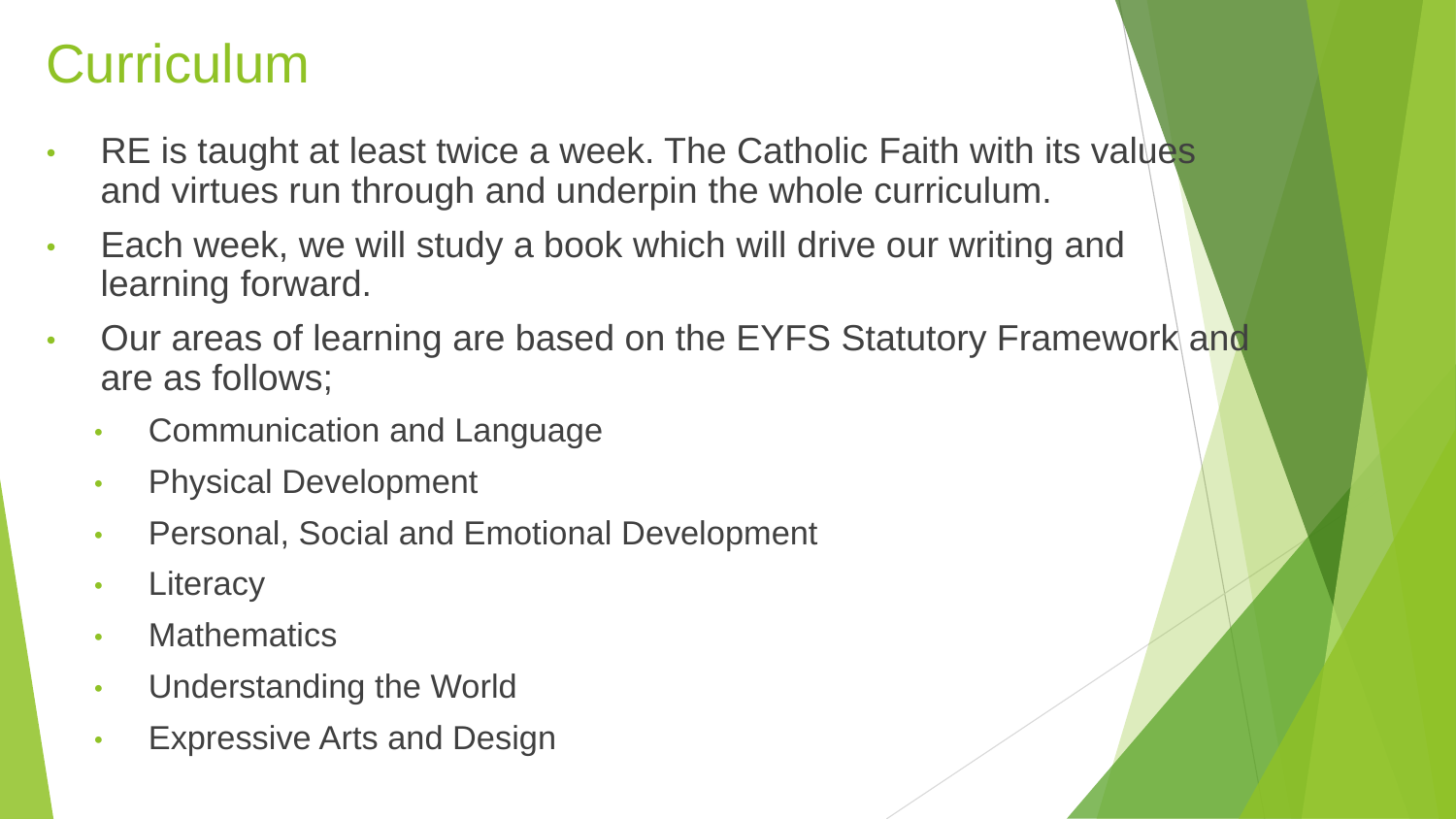### **Curriculum**

- We will do both teacher directed activities and child led continuous provision to cover the objectives in each area.
- We will cover lots of sports during our 2 hours of P.E each week. We will focus on gross motor skills – including functional skills such as negotiating space and throwing and catching.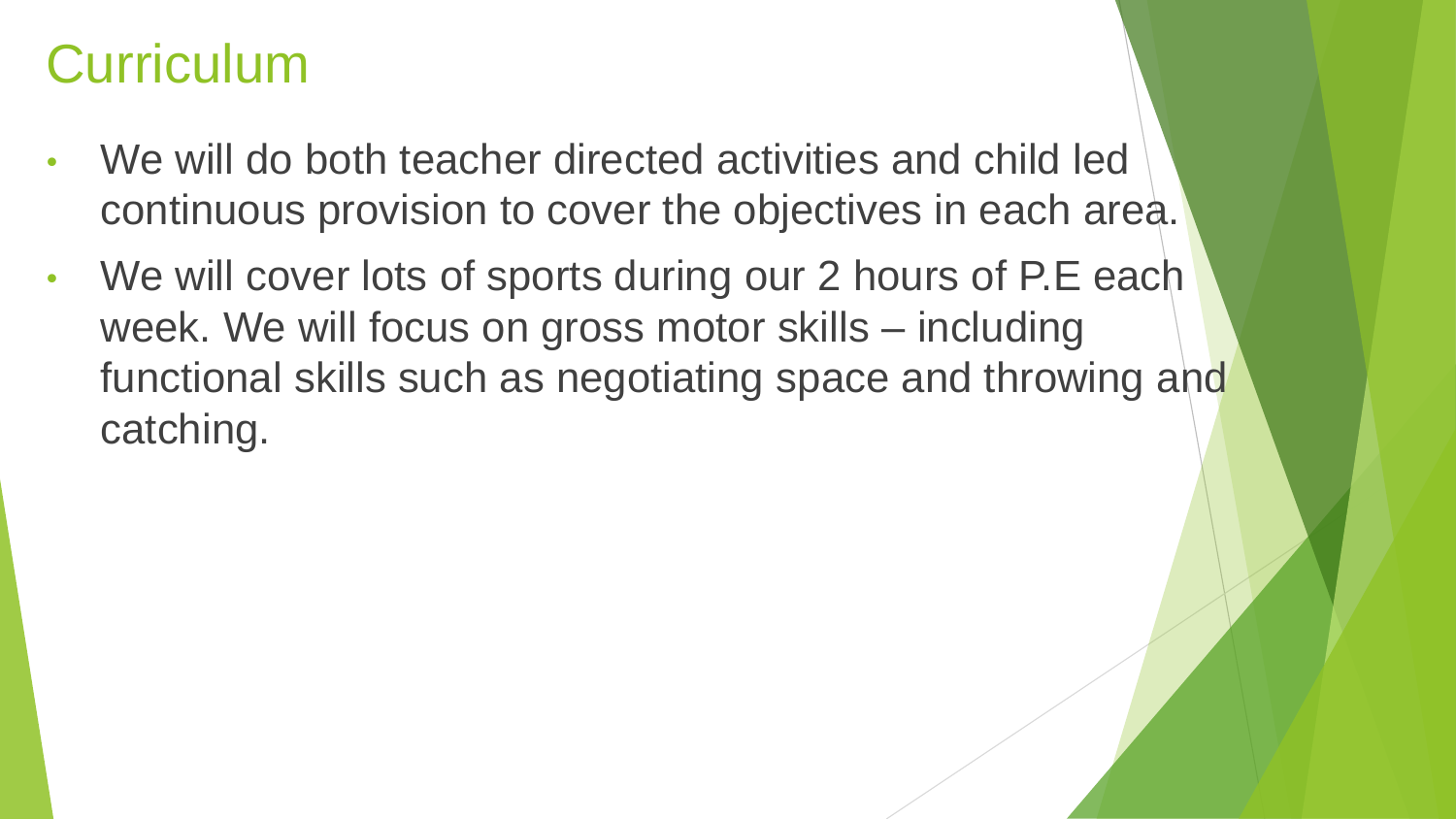### **Curriculum**

Each half term, we will have a new topic to focus on to inspire our learning across the curriculum. We will read lots of books and carry out cross-curricular activities that help us to embed our learning in these topics. Our curriculum overview is on our class page of the website.

#### Autumn 1

- Healthy Me
- Superheroes
- Friendship
- Well-being

#### Autumn 2

- Traditional Tales
- Bonfire Night
- Eid/Diwali
- Christmas

#### Spring 1

- Frozen Planet
- Space
- **Dinosaurs**
- Chinese New Year

#### Spring 2

- Transport
- Up, up and away
- Castles, Knights and Dragons

#### Summer 1

- Jungles
- Garden

#### Summer 2

- Plants
- exploring food (healthy food choices)
- gardening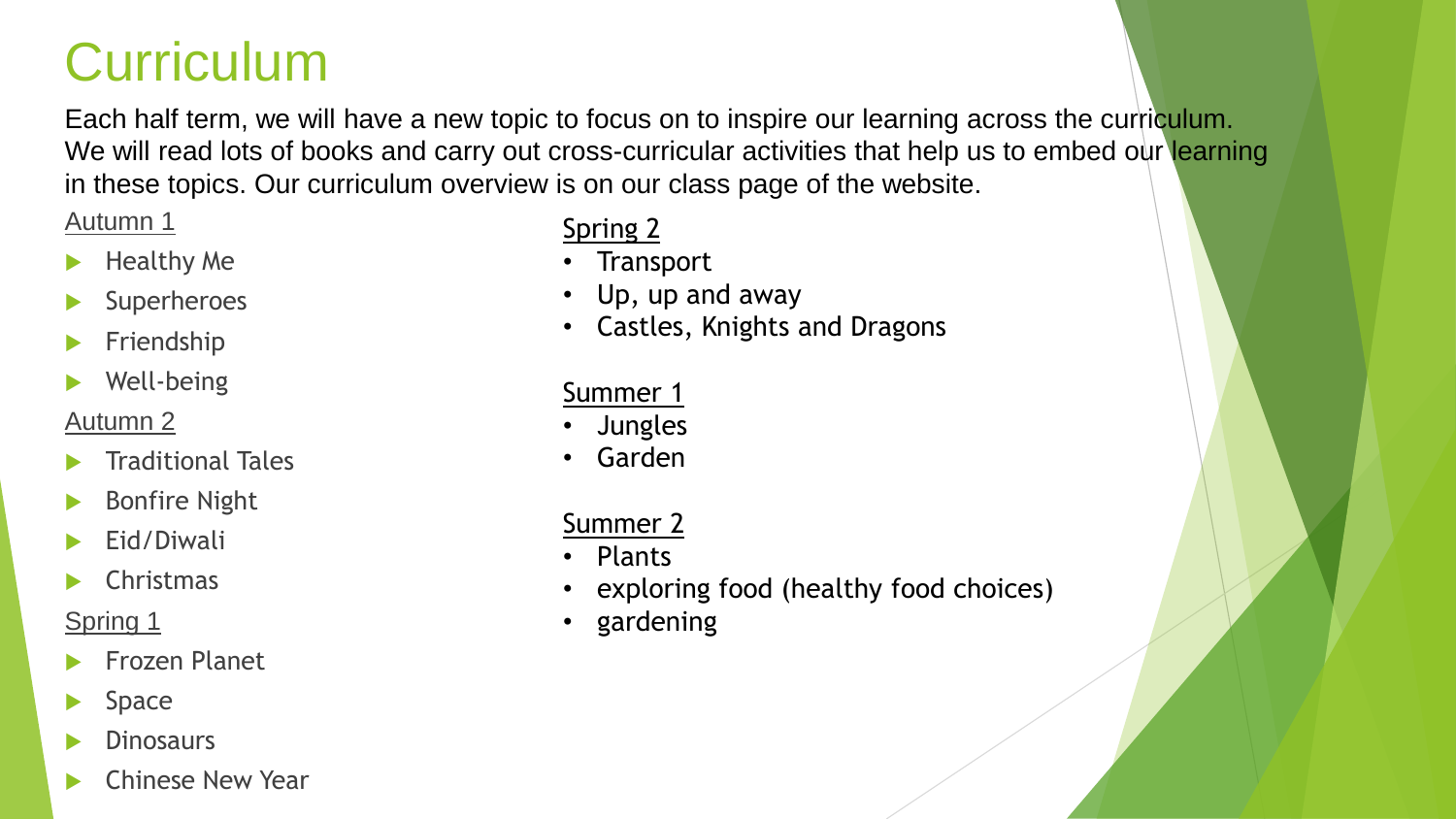### **Homework**

Children will receive a piece of phonics/writing homework and maths each Friday. The homework book must then be returned to school the following Wednesday.

The children are expected to read everyday and have their diary signed by an adult every day. This will get checked daily and dojos will be added for each day that you have read at home.

Children are also expected to practise reading high frequency and tricky words daily.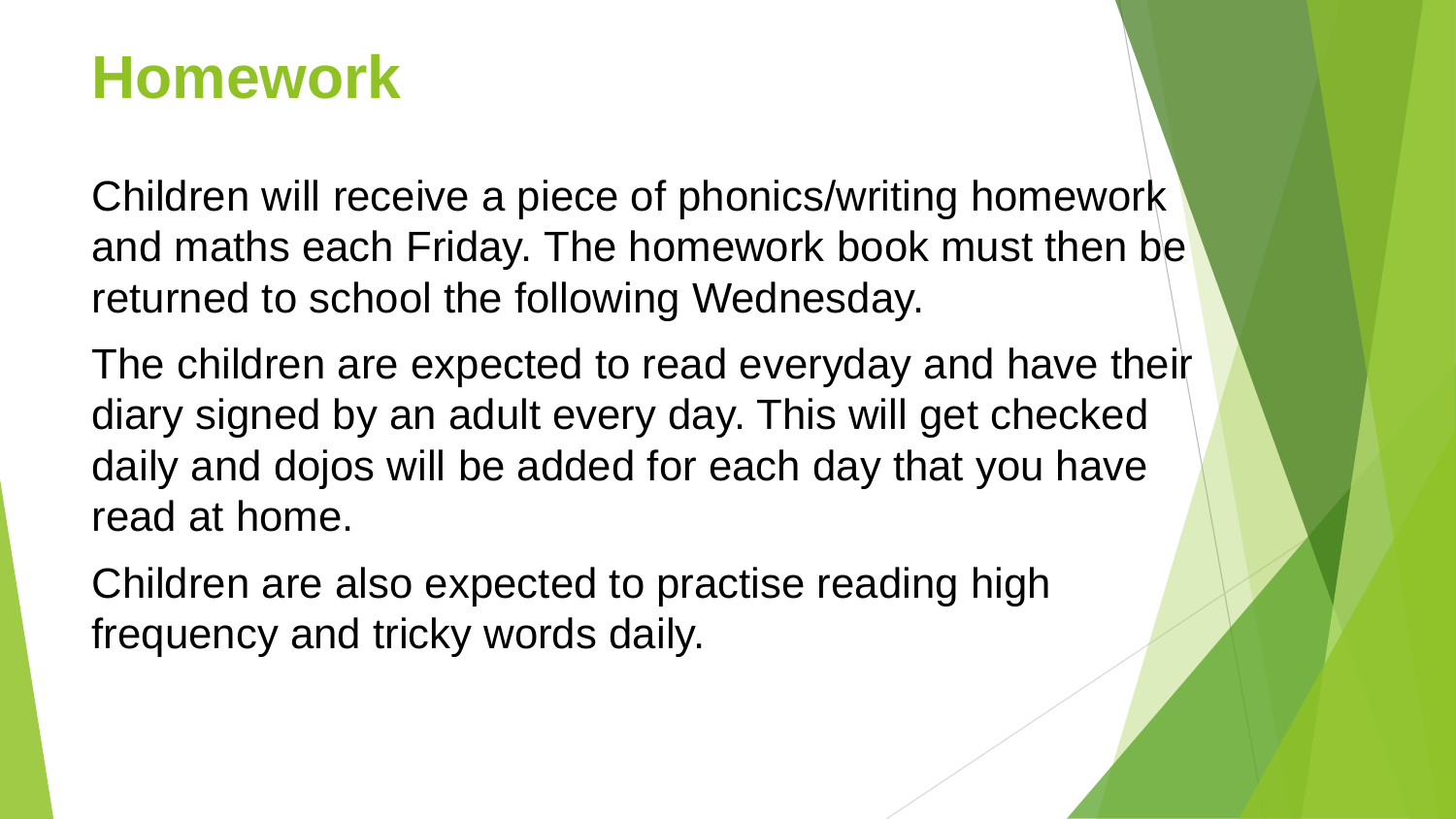### Our Mission Statement is:

"Love One Another as I Have Loved You."

Our School Rules are:

- Respect for God
- Respect for others
- Respect for other people's property and belongings
- Respect for yourself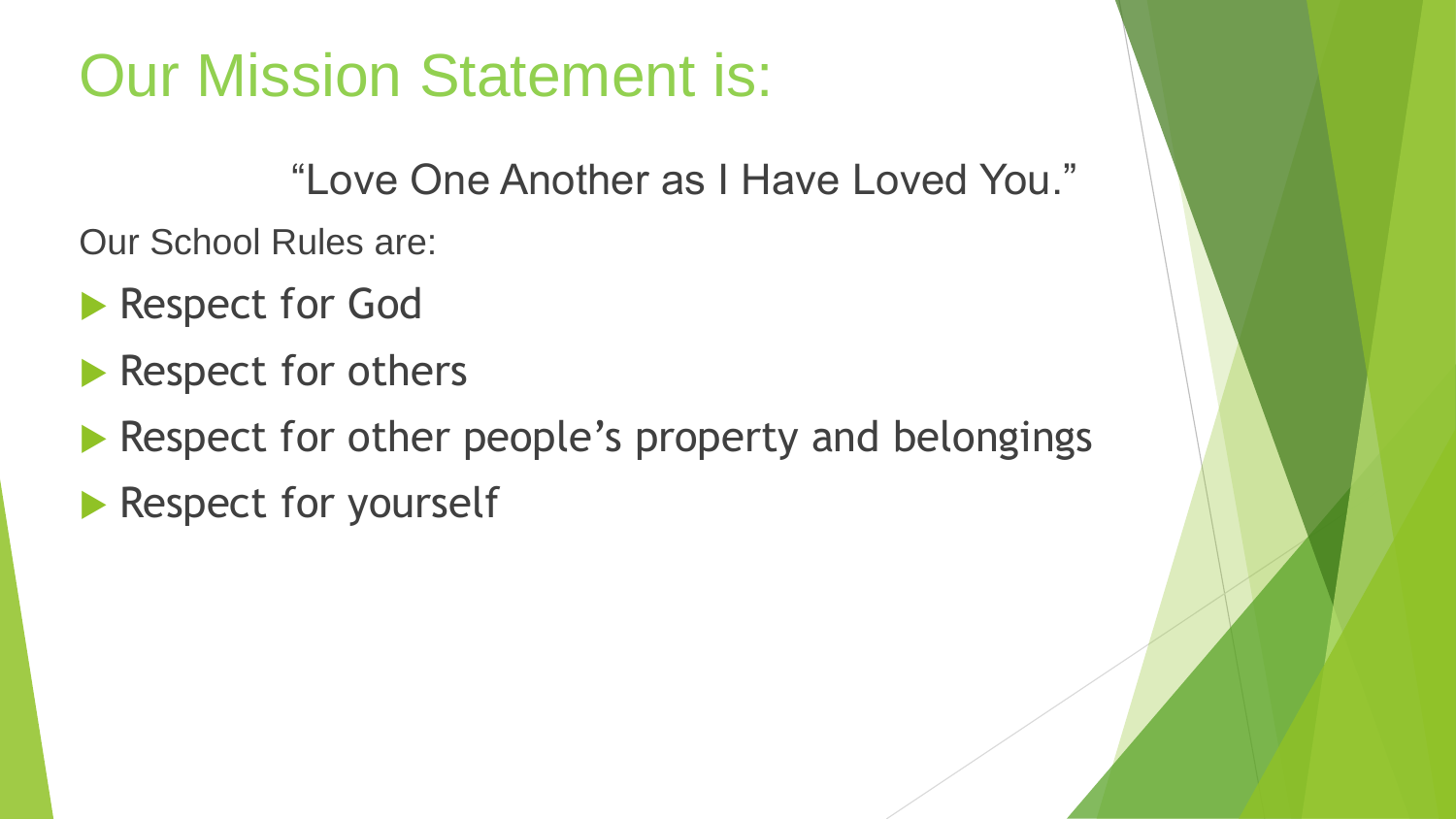### Rewards

Children will get positive dojos for adhering to our school rules (as above). They will also receive house points. The winning house will be celebrated in assembly each week.

Children will also be awarded dojos for:

Good work

Working hard

Good homework

Reading at home

Dojos will be left to accumulate throughout the term. Children will receive a special certificate (bronze, silver or gold) when they reach 100, 200 or 300 dojos in a term.

Negative dojos are also given out after a warning for negative behaviour.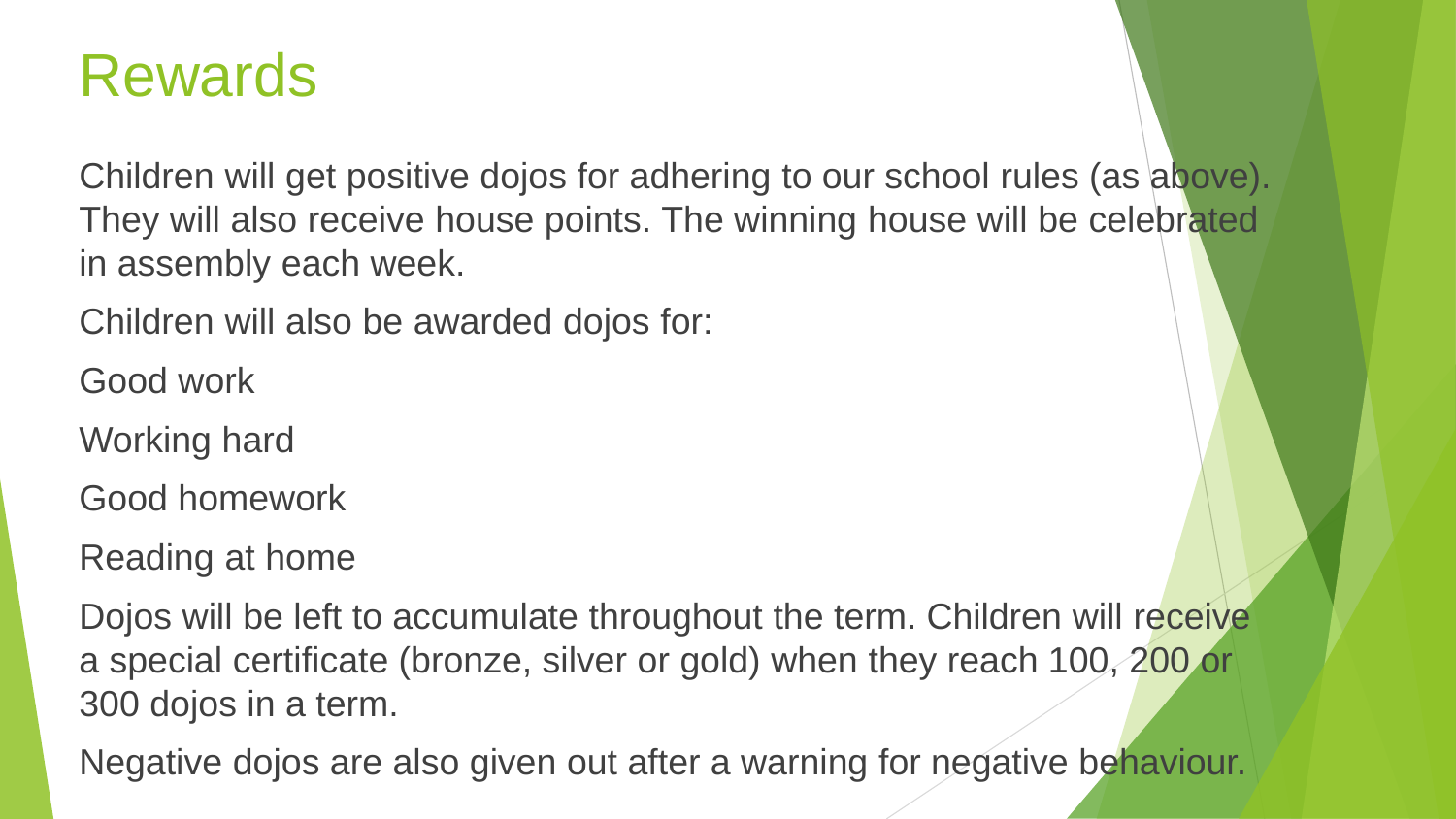

Children will have 2 hours of P.E every week.

As there is a large focus on fine motor development in the Early Years, children are to bring their PE kit into school in order to practise getting dressed independently.

P.E days may change each half term.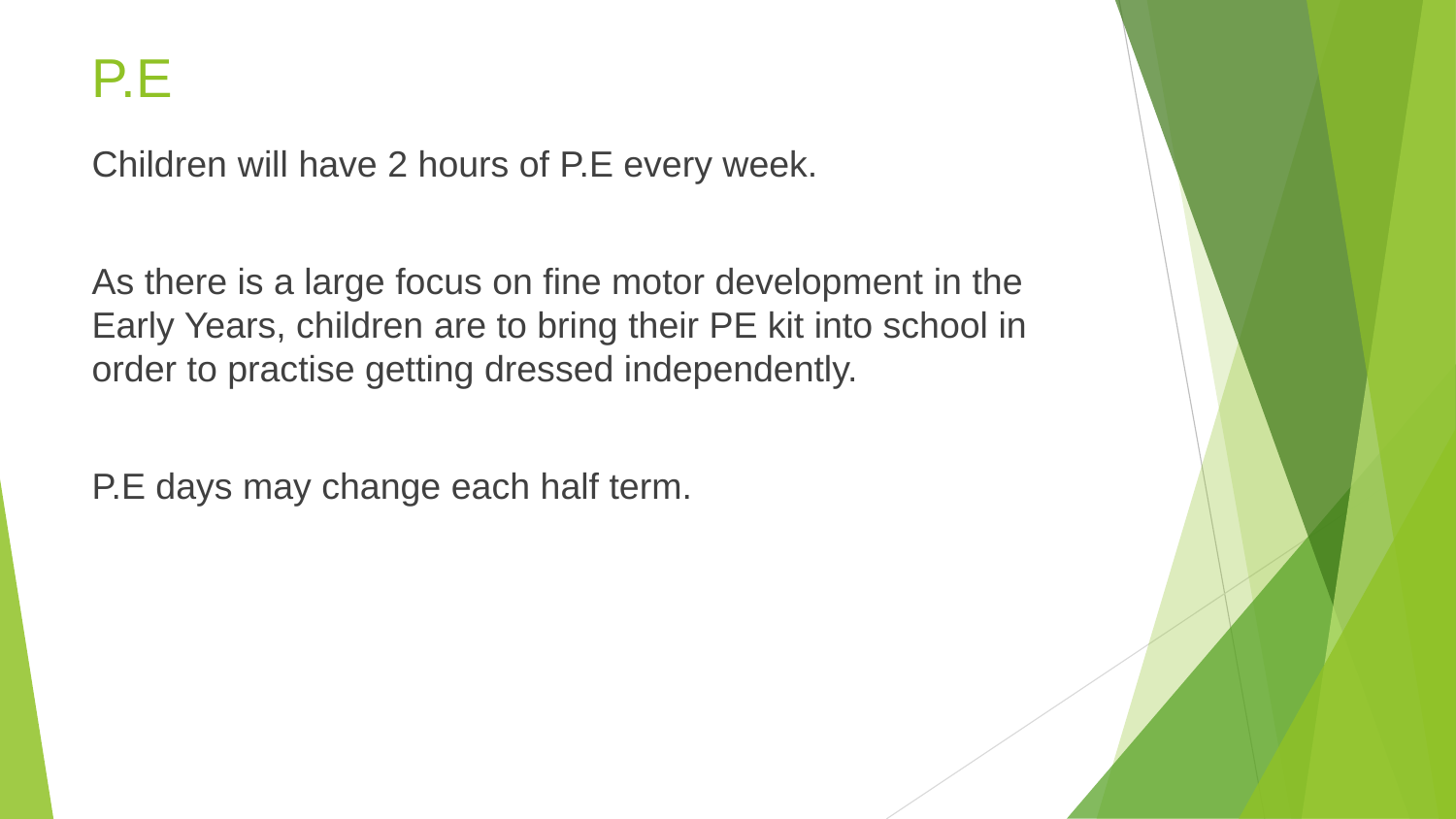### Staying Safe Online

Please talk and chat to your children about how they can be safe when using the internet and any device.